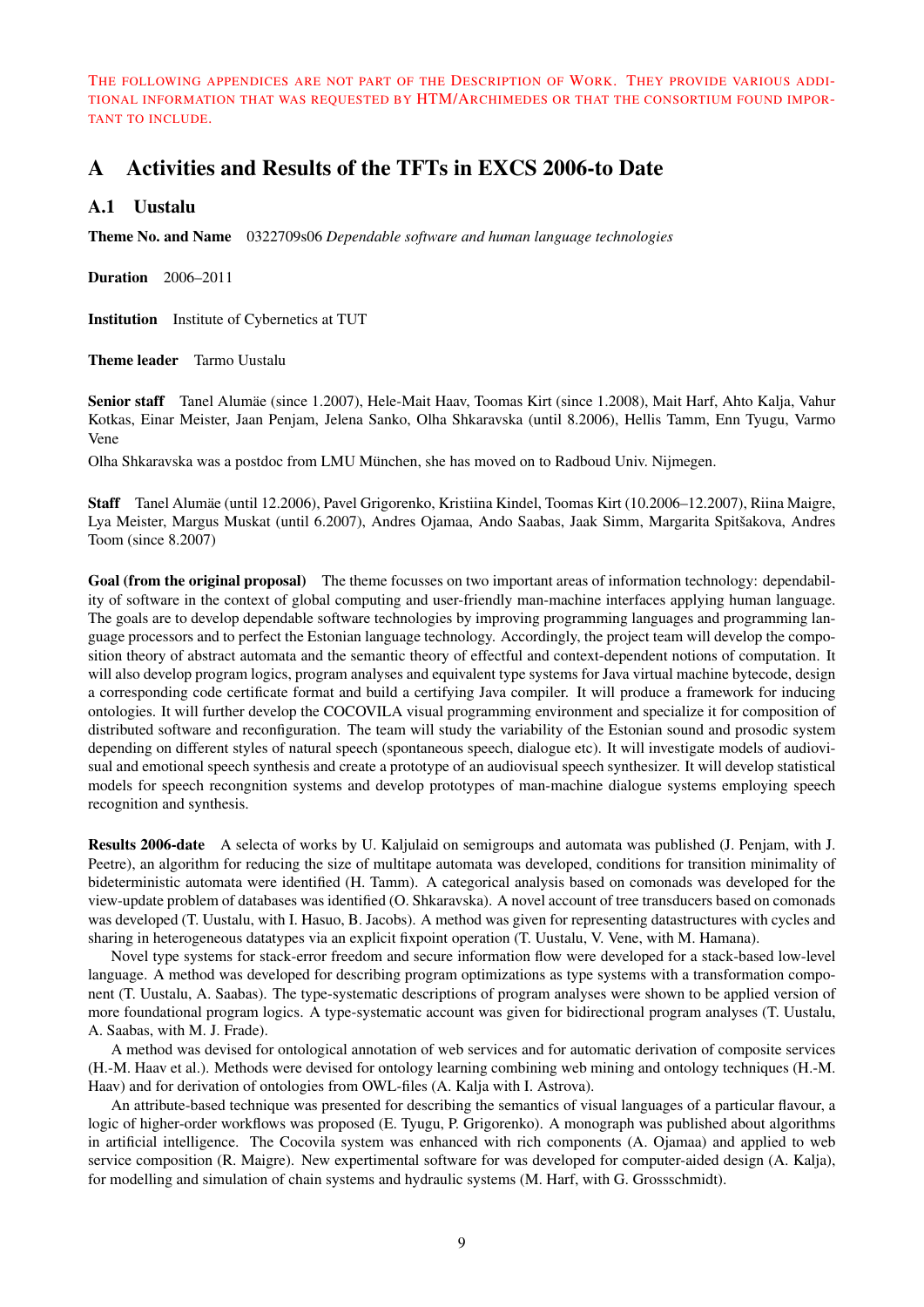The inherent duration and fundamental frequencies of the sounds of Estonian were determined for CVCC (E. Meister). To improve the speech model of the speech recognition prototype, a method for re-evaluating sentence hypotheses was devised (T. Alumae). The correlation between perceived global accent and pronounciation errors, the role of the duration of a vowel in the perception of its quality and the temporal structure of spontaneous speech were investigated (L. Meister, E. Meister). A method for comparing self-organizing maps for linguistic data was proposed (T. Kirt).

#### Collaborations, related projects, events 2006-date European projects:

- COST action IC0701 Formal Verification of Object-Oriented Software (16 Dec. 2007/11 March 2008-10 March 2012) (Bernhard Beckert, MC chair; Reiner Hahnle, MC vice-chair; Tarmo Uustalu, MC member for Estonia) ¨
- FP6 IST integrated project 15905 Mobility, Ubiquity, Security for Small Devices, MOBIUS (1 Sept. 2005-31 Aug. 2009) (INRIA, Gilles Barthe, coordinator; IoC, Tarmo Uustalu, partner)
- FP6 IST coordination action 510996 Types for Proofs and Programs, TYPES (1 Sept. 2004-30 April 2008) (Chalmers TU, Bengt Nordström, coordinator; IoC, Tarmo Uustalu, partner)
- FP5 IST thematic network IST-2001-38957 Applied Semantics II, APPSEM II (1 Jan. 2003-30 June 2006) (LMU Munchen, Martin Hofmann, coordinator; IoC, Tarmo Uustalu, partner) ¨

There are many ongoing individual research collaborations with foreign researchers: Hele-Mai Haav - Jørgen Fischer Nilsson (DTU); Ahto Kalja - Hannu Jaakkola (Tampere UT); Einar Meister - Matti Karjalainen, Toomas Altosaar (Helsinki UT), O. Aaltonen (U. of Turku), Stefan Werner (Joensuu U.); Jaan Penjam - Jaak Peetre (Lund U.); Hellis Tamm - Esko Ukkonen (U. of Helsinki); Enn Tyugu - Mihhail Matskin (KTH); Tarmo Uustalu - Thorsten Altenkirch (U. of Nottingham); Luis Pinto, Maria Joao Frade (U. do Minho); Venanzio Capretta (Radboud U. Nijmegen), Bart Jacobs, ˜ Ichiro Hasuo (Radboud U. Nijmegen), Marino Miculan (U. di Udine), Bernd Fischer (U. of Southampton); Varmo Vene - Robin Cockett (U. of Calgary), Makoto Hamana (Tokyo U.), Alberto Pardo (U. de la Republica, Montevideo), Helmut ´ Seidl (TU München).

Domestic projects:

- HTM target-financed theme SF0322709s06 Dependable Software and Human Language Technologies (Jan. 2006- Dec. 2011) (Tarmo Uustalu, theme leader)
- HTM Estonian CoE in research Centre for Dependable Computing, CDC (Nov. 2002-Dec. 2007) (IoC, coordinator, Jaan Penjam, CoE leader; DCS/TUT, DCE/TUT, DCC/TUT, ICS/UT, TUIT, CybAS, partners)
- ETF grant 7532 Modeling Semantic and Syntactic Dependencies in a Statistical Language Model for Automatic Speech Recognition (Jan. 2008-Dec. 2010, Tanel Alumäe, grant holder)
- ETF grant 7520 Algebraic Automata Theory (Jan. 2008-Dec. 2011) (Hellis Tamm, grant holder)
- ETF grant 7091 Modelling and Simulation of the Dynamics of Technical Chain Systems Described by Multi-Pole Models (Jan. 2007-Dec. 2008) (Mait Harf, grant holder)
- ETF grant 6940 Program Logics, Type Systems and Trustworthy Code Generation (Jan. 2007-Dec. 2010) (Tarmo Uustalu, grant holder)
- ETF grant 6886 Logic-Based Methods for Composition of Distributed Applications (Jan. 2006-Dec. 2009) (Enn Tyugu, grant holder)
- ETF grant 5766 CAD Problem Solving and Technical Systems Modelling Using Distributed Knowledge-Based Systems (Jan. 2004-Dec. 2007) (Ahto Kalja, grant holder)
- ETF grant 5567 Nonclassical Logics and Programming Theory (Jan. 2003-Dec. 2006) (Tarmo Uustalu, grant holder)
- EKKTT project Analysis of Speech and Models of Variability (1 Jan 2006-31 Dec. 2010, Einar Meister, grant holder)
- EKKTT project Resources of Spoken Language and Databases of Speech Technology (1 Jan 2006-31 Dec. 2010, Einar Meister, grant holder)
- EKKTT project Development of Methods for Recognition of Estonian Speech (1 Jan 2006-31 Dec. 2010, Tanel Alumae, grant holder) ¨
- KM project Simulation Software for Cyberdefence (1 March 2008-31 Dec. 2010) (Vahur Kotkas, grant holder)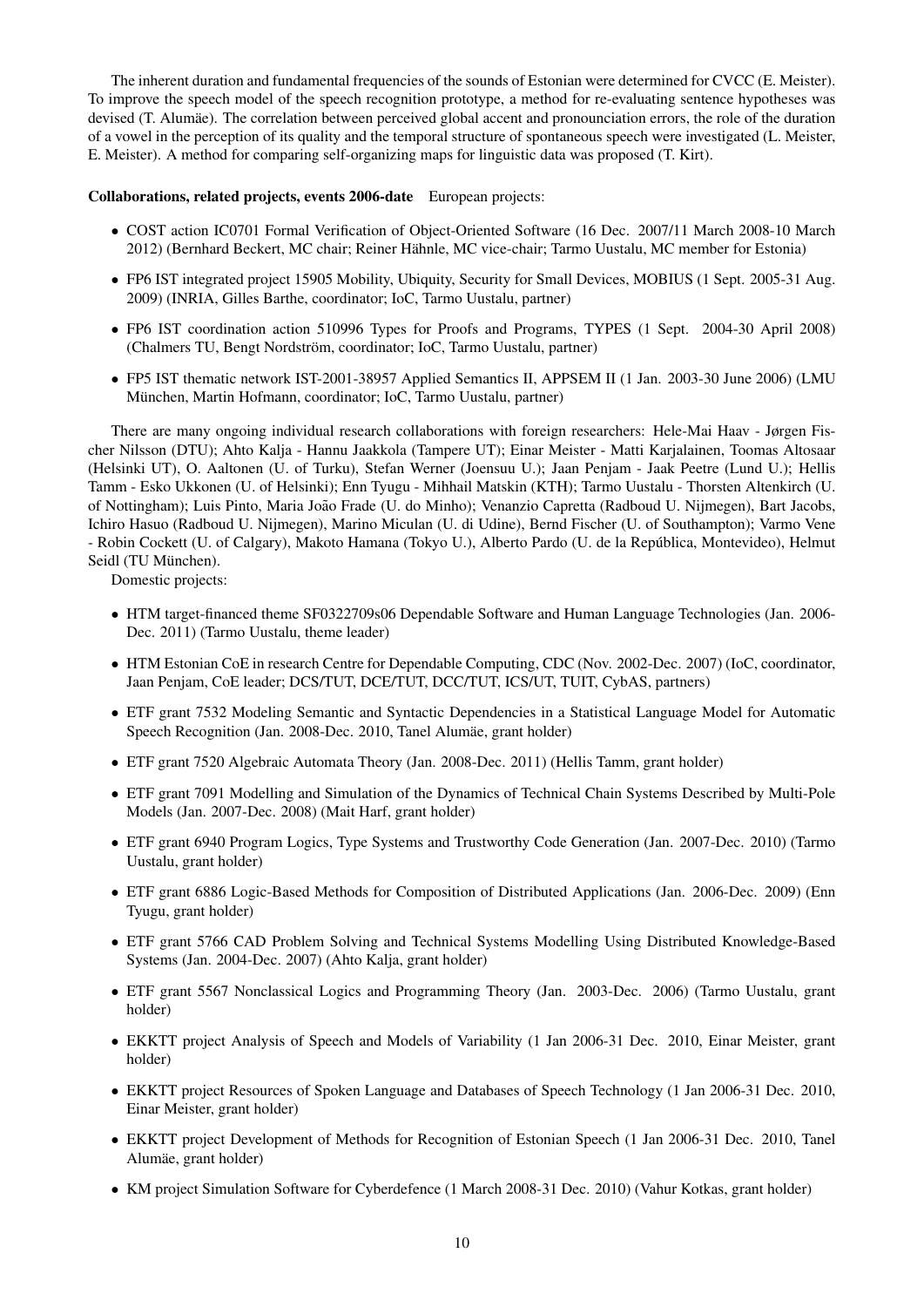- KM project 508/0711 Simulation software for cyber attacks and defence (11 Nov 2007-22 Feb 2008) (Vahur Kotkas, grant holder)
- RAK Measure 2.3 (MKM/EAS) project Development of Infrastructure of the Centre for Dependable Computing, CDC-INFRA (21 Sept. 2005-30 June 2007) (IoC, Jaan Penjam, beneficiary)
- RAK Measure 1.1 (HTM/Innove) project Doctoral School in Information and Communication Technology (1 Sept. 2005-30 June 2008) (TUT, Ennu Rustern, beneficiary; UT, IoC, CybAS partners) ¨
- RAK Measure 1.1 (HTM/Innove) project Doctoral School in Linguistics and Language Technology (1 Sept. 2005- 30 June 2008) (UT, Ennu Rustern, beneficiary; IoC, partner) ¨
- RAK Measure 1.1 (HTM/Innove) project Establishment of an International Postdoctoral Programme at the Institute of Cybernetics (1 Sept. 2005-30 June 2008) (IoC, Sven Nõmm, beneficiary)

Mait Harf is collaborating with Gunnar Grossschmidt, Ahto Kalja collaborating with Tiit Tiidemann, Irina Astrova. Ahto Kalja is collaborating with Estonian Informatics Centre, contributing specifically to the X-tee project. Enn Tyugu is collaborating with the KV SIVAK R&D unit of the Estonian National Defence College. Jaan Penjam and Hellis Tamm are collaborating with Peeter Normak (Dept. of Informatics, Tallinn U.).

Events organized:

- Summer School 2008 of the NordForsk VISPP network, Kuressaare, 10-16 Aug. 2008 (Einar Meister, local organizer)
- 8th Int. Baltic Conf. on Databases and Information Systems, Baltic DB&IS 2008, Tallinn, 2-5 June 2008 (Hele-Mai Haav, Ahto Kalja, PC cochairs)
- Workshop on Effects and Type Theory, EffTT, Tallinn, 13-14 Dec. 2007 (Tarmo Uustalu, organizer)
- 7th Joint Conf. on Knowledge-Based Software Engineering, JCKBSE 2006, Tallinn, 28-31 Aug. 2006 (Enn Tyugu, PC cochair)
- 8th Int. Conf. on Mathematics of Program Construction, MPC 2006 / 11th Int. Conf. on Algebraic Methodology and Software Technology, AMAST 2006 (incl. Wksh. on Mathematically Structured Functional Programming, MSFP 2006), Kuressaare, 2-8 July 2006 (Tarmo Uustalu, PC chair for MPC, PC cochair for MSFP, Varmo Vene, PC cochair for AMAST)
- 2006, 2007 and 2008 editions of the Estonian Winter School in Computer Science, EWSCS (Palmse)
- biannual Tallinn-Tartu theory days

PhDs defended 2006-date Tanel Alumae (cosupervised by Einar Meister, Tallinn Univ. of Techn., 2007), Toomas Kirt (Tallinn Univ. of Techn., 2007), Marion Lepmets (cosupervised by Ahto Kalja, Tampere Univ. of Techn., 2007), Meelis Mihkla (supervised by Einar Meister, Univ. of Tartu, 2008)

Target financing 2006 — 2 160 000 EEK; 2007 — 2 454 000 EEK; 2008 — 2 852 400 EEK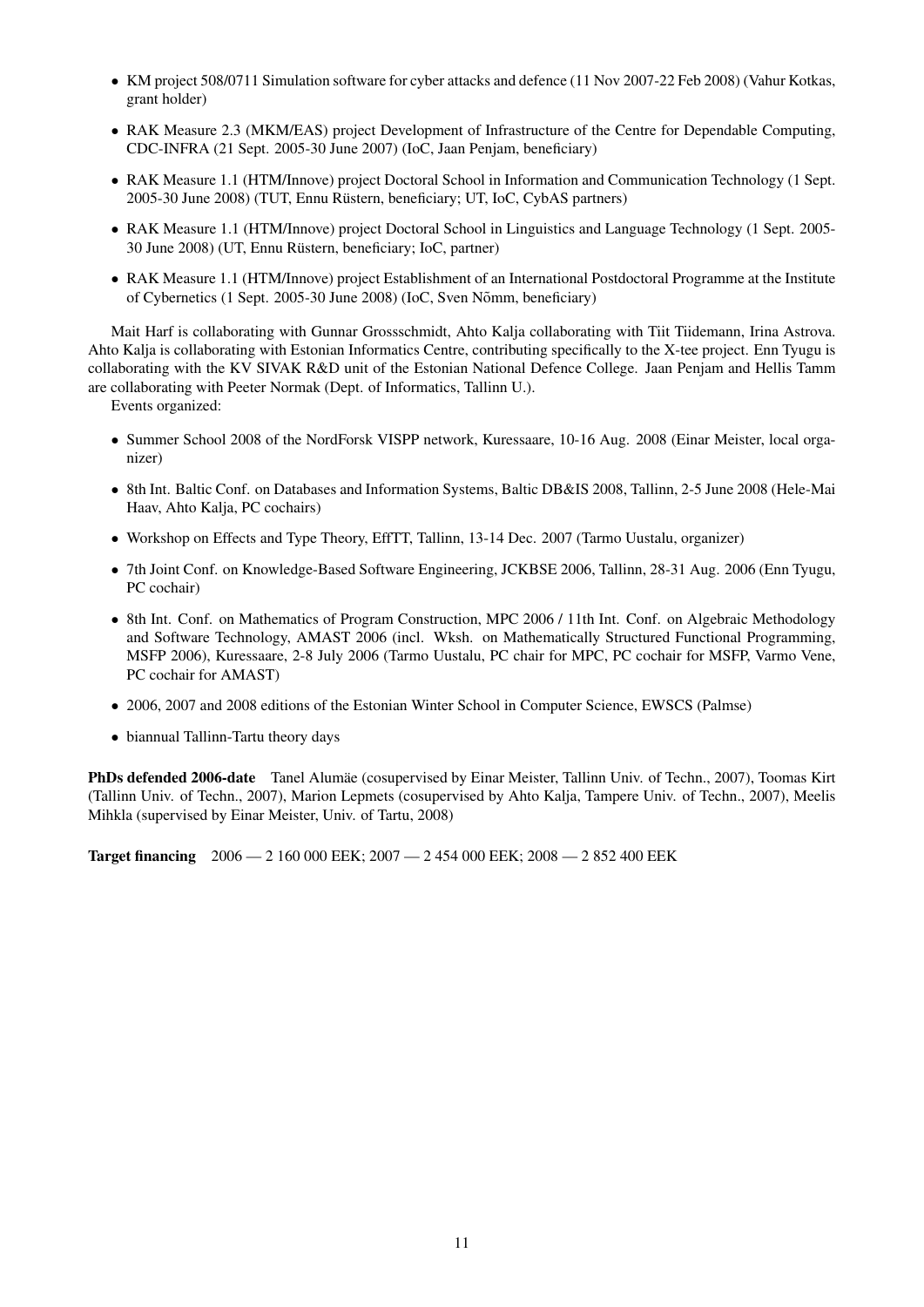## A.2 Buldas

Theme No. and Name 0012708s06 *Theoretical and Practical Security of Heterogeneous Information Systems*

Duration 2006–2011

Institution Information Security Research Institute, Cybernetica AS

Theme leader Ahto Buldas

Senior staff Arne Ansper, Margus Freudenthal, Kristo Heero, Sven Laur (since 04.2008), Helger Lipmaa (until 07.2006, since 06.2008), Märt Saarepera, Jan Villemson.

Helger Lipmaa worked at Univ. College London in group at Yvo Desmedt. Sven Laur will defend his PhD degree at Helsinki Univ. of Techn. 25.4.2008.

Staff Dan Bogdanov (since 09.2007), Erki Hermann (since 09.2006), Aivo Jürgenson (since 09.2006), Kristina Kallaste (since 01.2008), Ashok Kumar Kanugula (since 09.2007), Sven Laur (until 03.2008), Martin Pettai, Helen Priisalu (since 09.2006), Jaak Pruulmann-Vengerfeldt, Piret Puus, Uuno Puus, Anu Roos (since 07.2006), Lauri Rätsep (since 09.2006), Rene Tomson.

Goals The overarching goal is to support the development of theories that are able to handle the main security aspects of heterogenous systems, as well as to develop suitable security solutions. In addition to developing new cryptographic protocols and primitives we plan to strengthen the links between security theory and practice by adopting traditional risk analysis methods for measuring security in a quantitative way. Studies are planned in the following main directions:

- 1. Practice-driven security notions for cryptographic primitives;
- 2. Constructing secure protocols from simple base primitives;
- 3. Primitives that are secure in arbitrary environments and configurations;
- 4. Efficient constructions of cryptographic primitives;
- 5. Quantitative definitions and evaluation of security;
- 6. Security in systems with low performance;
- 7. Developing efficient security management technologies.

Results 2006–date A self-synchronizing authenticated block-cipher mode of operation was proposed, with the ability to resynchronize after the loss of transmission units of sub-block size (Lipmaa, 2006). Privacy-preserving protocols for core data-mining algorithms — Kernel Perceptron and Kernel Adatron — were proposed and private classification protocols and private polynomial kernel computation protocols were given (Laur, Lipmaa, 2006). Practical protocols for data authentication using short manually authenticated out-of-band messages were proposed (Laur, 2006) and extended to group authentication and key agreement (Laur, 2008). An efficient protocol for conditional disclosure of secrets was proposed, where the client's input may be restricted to any set in  $NP/poly$  (Laur, Lipmaa, 2007). The asymptotic behaviour in the mean of a non-commutative rational series, which originates from differential cryptanalysis, was analyzed (Lipmaa 2007). The existence of a two-message argument system for any language in NP was shown under mild complexity-theoretic assumptions (Lipmaa, 2008). A wide class of commitment schemes were shown to be knowledge-binding, i.e. the list of committed strings that form the published commitment (of fixed size) can be extracted from the code of the committing adversary (Buldas, Laur, 2007). The collision-resistance or even one-wayness of hash functions was shown to be not necessary for the existence of secure hash-function based time-stamping schemes (Buldas, Laur, 2006). The existence of secure time-stamping schemes was shown to not imply the existence of one-way functions at all (Buldas, Jürgenson, 2007). A new game-theoretic framework was developed for analyzing practical security of systems and for deciding about the effectiveness of security measures (Buldas, Saarepera, Villemson, 2006), later extended to deal with fuzzy security estimates (Jürgenson, Villemson, 2007). The same framework was then used to analyze practical security of Estonian elections and the SERVE elections' project in the USA (Buldas, 2007). Counterexamples were provided to a conjecture by Gordon and Loeb that the optimal level of security investment is never higher than about 37% of the protected values (Villemson, 2006). A notion of covering an area was proposed for mobile robot path planning, the set of all minimal covers was described and an efficient algorithm for generating them was constructed (Villemson, 2006). Methods for using the X-Road infrastructure on the international level were proposed (Ansper, Villemson, 2008).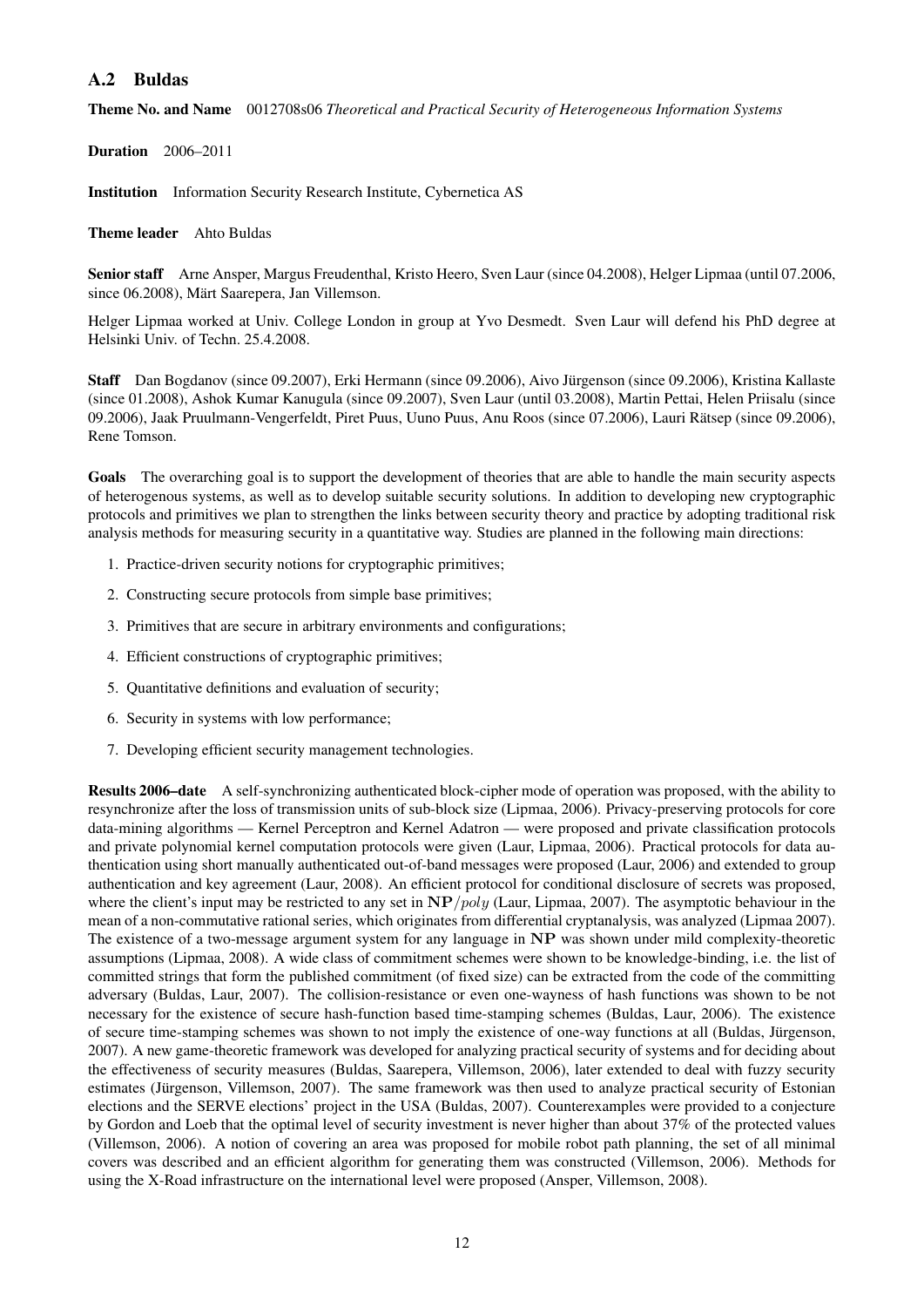#### Collaborations, related projects, events 2006-date Cybernetica is a partner in the following EU FP6-FP7 projects:

- AEOLUS (Algorithmic Principles for Building Efficient Overlay Computers), FP6-IST-15964. 09.2005-08.2009.
- BalticTime (Reinforcing eGovernment services in Baltic States throughlegal and accountable Digital Time Stamp), FP6-IST-27751. 01.2006-12.2008.
- HiTS/ISAC (Highway to Security: Interoperability for Situation Awareness and Crisis Management), SEC5-PR-113700, 01.2006-03.2008.
- VirtualLife (Secure, Trusted and Legally Ruled Collaboration Environment in Virtual Life) FP7-ICT-216064. 01.2008- 12.2010.

Other international cooperations:

- Sven Laur did his PhD work in Helsinki University of Technology, under the supervision of Kaisa Nyberg.
- Helger Lipmaa has been affiliated with University College London, teaching and co-organizing UCL's MSc programme of Information Security and previously with Helsinki Univ. of Technology.
- Helen Priisalu has close contacts with the data mining research group in Oulu University.

Domestic projects:

- ETF grant 6095 "Universally Composable Security and Its Formalization" (2005-2006, grant holder Peeter Laud)
- ETF grant 6096 "Methods of Game Theory and Risk Analysis in Data Security" (2005-2006, grant holder Jan Villemson)
- ETF grant 6848 "Privacy-Preserving Data-Mining: Cryptographic Methods" (2006-2008, grant holder Helger Lipmaa)
- ETF grant 6944 "Security Proofs for Cryptographic Protocols" (2007-2009, grant holder Peeter Laud)
- ETF grant 7081 "Models of Threat Analysis and Their Applications in Practical Security Evaluation" (2007-2009, grant holder Jan Villemson)
- HTM Estonian CoE in research Centre for Dependable Computing, CDC (Nov. 2002-Dec. 2007) (IoC, coordinator, Jaan Penjam, CoE leader; DCS/TUT, DCE/TUT, DCC/TUT, ICS/UT, TUIT, CybAS, partners)
- RAK Measure 1.1 (HTM/Innove) project Doctoral School in Information and Communication Technology (1 Sept. 2005-30 June 2008) (TUT, Ennu Rustern, beneficiary; UT, IoC, CybAS partners) ¨
- Cybernetica is a main developer of the Estonian e-voting system (financed by Estonian National Electoral Committee).
- Cybernetica has been a main developer of the secure message exchange system X-Road used as the middleware for making the databases of different state organizations securely available to each other and to the general public (financed by the Department of State Informations Systems).

PhDs defended 2006-date Kristo Heero (cosupervised by Jan Villemson, University of Tartu, 2006), Sven Laur (Helsinki Univ. of Techn., 25.4.2008)

**Target financing**  $2006 - 1255\,000\,\text{EEK}$ ;  $2007 - 1430\,000\,\text{EEK}$ ;  $2008 - 1800\,000\,\text{EEK}$ .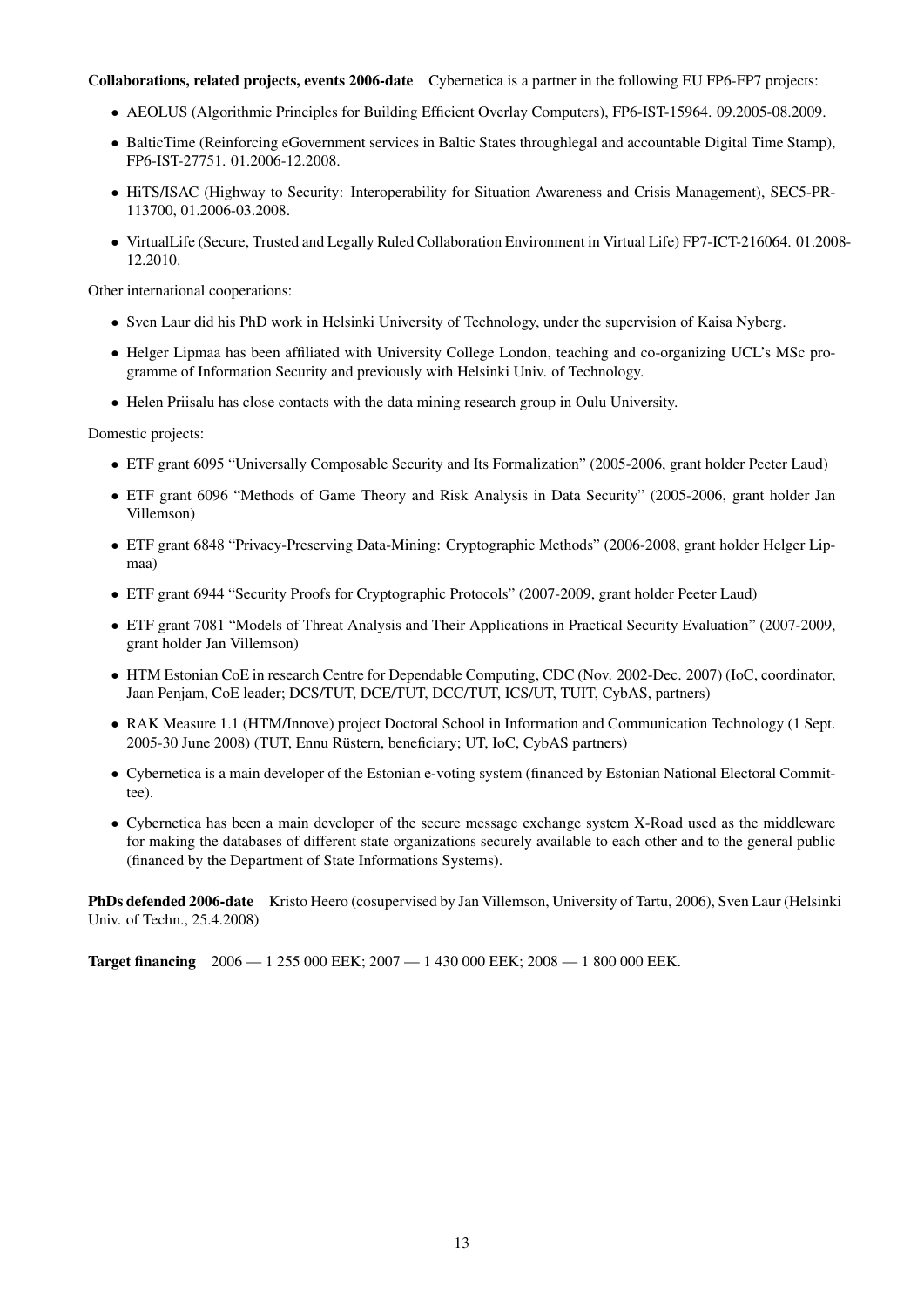### A.3 Vilo

Theme No. and Name 0182712s06 *The Methods, Environments and Applications for Solving Large and Complex Computational Problems*

Duration 2006–2011

Institution Dept. of Computer Science, University of Tartu

Theme leader Jaak Vilo

Senior staff Phaedra Agius (since Jan. 2008), Marlon Dumas (since Dec. 2007), Helle Hein, Marina Lepp *née* Issakova (since Sep. 2007), Helle Hein, Harmel Nestra (since Oct. 2006), Ulrich Norbisrath (since Nov. 2006), Rein Prank, Eero ¨ Vainikko

Dumas is the group's new professor in software engineering. The position is the first one ever in Estonia's public universities fully financed with privated funds (from Hansabank). The funding was raised by the group. Dumas was selected from among 15 international candidates. His previous position was at Queensland Univ. of Techn. Agius and Norbisrath are postdocs from abroad.

Staff 18 PhD and MSc students

Goal The goal of the research is to develop in an integrated manner novel methods and tools for solving large-scale and complex computational problems on distributed environments like GRID. We will develop methods for formal validation, data security and protection, middleware, as well as algorithms and methods for different applications that require largescale data analysis. Overall, we will 1) develop data mining, pattern discovery, and machine learning algorithms and tools, 2) continue developing the DOUG solver for solving very large linear equations (Domain Decomposition on Unstructured Grids), 3) develop formal methods and practical approaches for ensuring the correctness, robustness, and data protection of GRID computations, 4) develop end-user interfaces and study user training aspects, and last but not least, 5) apply the developed methods to solve various problems in several application areas, including bioinformatics analysis of gene regulatory networks and gene transcriptional control, computer systems logs analysis, and large database analysis.

Results 2006-date We have developed a new framework for GRID and distributed computing methodologies using peerto-peer computing and popular instant messaging for the administrative part of setting up the Grid. First successful Monte Carlo simulations and movie rendering applications have been demonstrated in this Friend-to-Friend computing framework (Norbisrath, Vainikko). DOUG development has taken to open source, with University of Bath, and web service interface has been developed (Vainikko). We have developed new bioinformatics tools for mining gene lists for functional relationships g:Profiler (Vilo, Reimand 2007), visualizing high-throughput data KEGGanim (Vilo, Adler), mining large gene networks (graphs based on heterogeneous input data sources) for biologically relevant functional modules GraphWeb (Vilo, Tooming, 2008), a tool Multi-Experiment-Matrix MEM for mining large-scale gene expression data for reconstructing genetic pathways (Vilo, Peterson, Adler, Kolde, Agius), and fast approximate hierarchical clustering of large-scale data HappieClust (Vilo, Kull). Machine learning methods for transcription factor binding site optimization (Tretjakov, Vilo), and factor-gene relationship prediction (Tretjakov, Vilo), are near completion. A visiting summer student Leopold Parts studied the computational identification of conserved micro-RNA genes in 17 fly genomes and published the findings in Genome Research and two fly consortium articles in Nature (2007). Automatic analysis of cryptographic protocols and computational flows has been studied (Laud 2006, 2007), and a tool for an automatic data race analysis of multithreaded C-programs Goblint has been developed (Vojdani, Vene 2006, 2007). Categorical semantics of dynamic programming has been studied (Vene, Kabanov 2006) and different forms of transfinite semantics were developed to avoid the semantic anomaly of program slicing (Nestra 2006, 2007). Computer-aided mathematics learning program T-algebra supporting over 50 types of tasks has been completed and data from first empirical studies collected for analysis (Prank, Lepp). Stochastic oscillators and wavelets have been studied (Hein). Methods for developing process-oriented software systems have been devised and tested (Dumas, 2007). These include methods for transforming high-level business process models into executable code and methods for log analysis of process-oriented software systems to measure business-IT alignment. In-depth evaluation of these methods is ongoing. In parallel, a research stream aimed at evaluating methods for developing forward-compatible presentation components for web applications was started in 2007 (Dumas, Karus).

#### Collaborations, related projects, events 2006-date European projects:

• COBRED Colon and Breast Cancer Diagnostics (2007-2010) EU FP6 STREP, LSHB-CT-2007- 037730 (coordinator Biosystems International, France)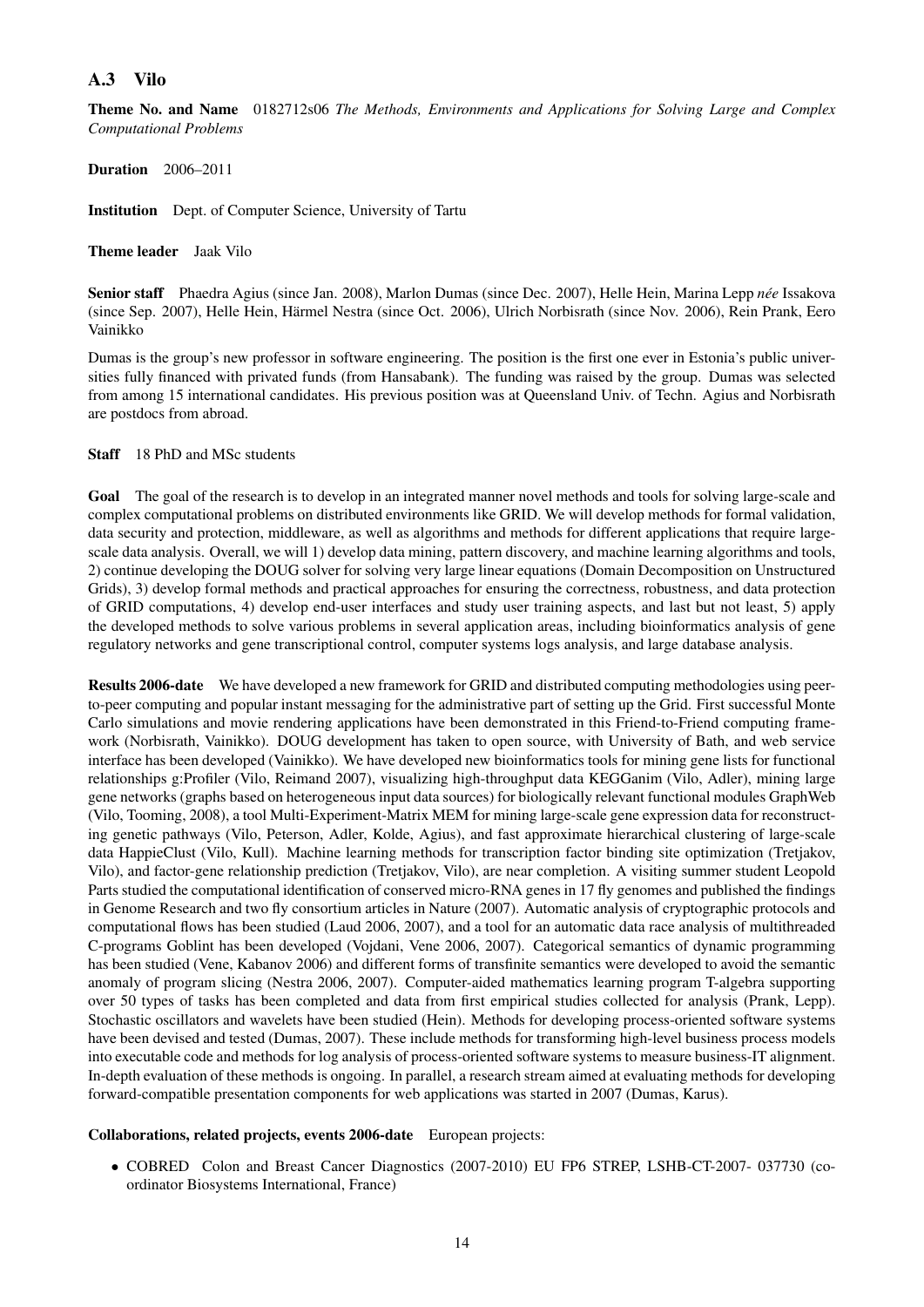- ENFIN, Enabling Systems Biology. EU FP6 Network of Excellence (2005-2010) LSHG-CT-2005- 518254 (coordinator Ewan Birney, EMBL-EBI, UK)
- ESNATS, Embryonic Stem Cell-Based Alternative Testing Strategies. EU FP7 Collaborative project (2008-2013) (co-ordinator, Univ. Köln)
- ATD, Alternative Transcript Diversity, EU FP6 STREP (2004-2007) LSHG-CT-2003-503329 (co-ordinator Inserm-TAGC, France)
- FunGenES, Functional Genomics of Embryonic Stem Cells, EU FP6 Integrated Project, subcontractor (2006-2007). LSHG-CT-2003-503494, (co-ordinator Jürgen Hescheler, Univ. Köln)
- Baltic GRID (non-funded partner, contributing bioinformatics software for GRID)

Marlon Dumas maintains collaborations with Prof Arthur ter Hofstede (Queensland Univ. of Techn.) with whom he co-supervises 3 PhD students. He also maintains collaborations with the team of Wil van der Aalst (Eindhoven Univ. of Techn.), Marie-Christine Fauvet (Univ. of Grenoble). A PhD student of Prof. Fauvet is undertaking a 4 months stay at University of Tartu. Reciprocally, Marlon Dumas will be visiting professor in Grenoble in summer 2008.

Peeter Laud collaborates with Michael Backes (Univ. des Saarlandes), Eero Vainikko with Robert Scheichl (Univ. of Bath).

Domestic projects:

- HTM Estonian CoE in research Centre for Dependable Computing, CDC (Nov. 2002-Dec. 2007) (IoC, coordinator, Jaan Penjam, CoE leader; DCS/TUT, DCE/TUT, DCC/TUT, ICS/UT, TUIT, CybAS, partners)
- RAK Measure 1.1 (HTM/Innove) project Doctoral School in Information and Communication Technology (1 Sept. 2005-30 June 2008) (TUT, Ennu Rustern, beneficiary; UT, IoC, CybAS partners) ¨
- Strengthening the ICT MSc programme in Tartu
- ETF grant 7437 Multi-experiment gene expression data matrix analysis (MEM) (2008-2011, Vilo)
- ETF grant 6697 The modeling of dynamical systems by using wavelets and artificial neural networks (2006-2009, Hein)
- ETF grant 6713 Static Analysis of Programs (2006-2009, Vene)
- ETF grant 5766 Re-engineering distributed applications (2008-2011, Vainikko)
- ETF grant 5743 Non-Standard Semantics of Programming Languages (2008-2011, Nestra)
- ETF grant 5724 Bioinformatics of Gene regulation (BiGeR) (2003-2007, Vilo)
- ETF grant 5722 Data Mining Methods and Applications (DMMA) (2003-2006, Vilo)
- Estonian Language Technology: Dictionary informatics (information retrieval) (2005-2008, Vilo)

Events organized: 2006 and 2007 editions of the Estonian Summer School in Computer and Systems Sciences (ESS-CaSS, Pedase, Lepanina).

PhDs defended 2006-date Harmel Nestra (supervised by Varmo Vene, Univ. of Tartu, 2006), Marina Lepp (Issakova) ¨ (supervised by Rein Prank, Univ. of Tartu, 2007), Maarika Traat (Univ. of Edinburgh, 2006), Phaedra Agius (Rensselaer Polytechnic Institute, Troy, 2007), Ulrich Norbisrath (University of Aachen, 2007)

Target financing 2006 – 1 237 000 EEK; 2007 – 1 405 000 EEK; 2008 – 1 764 000 EEK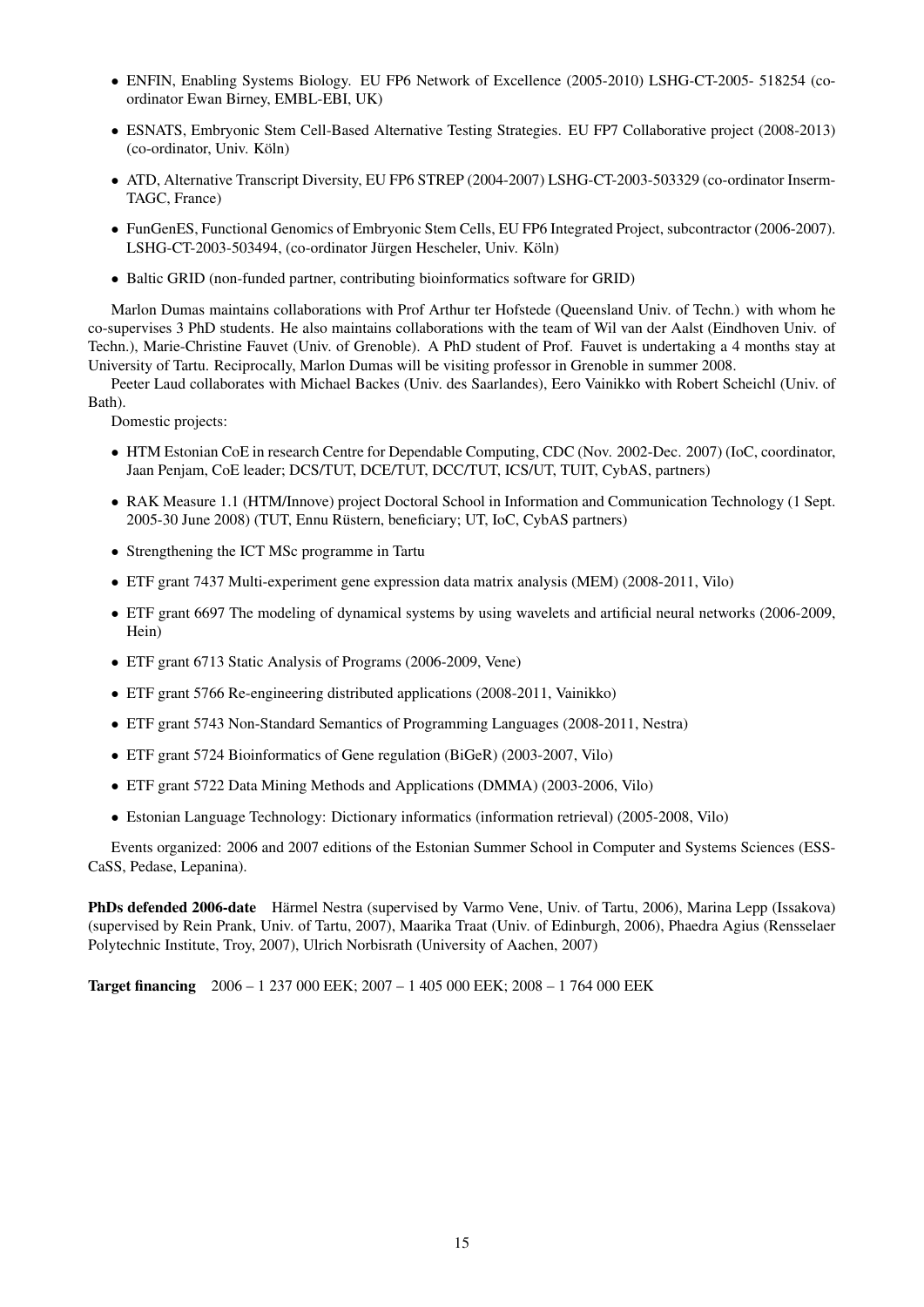## A.4 Koit

This theme started only this year. The following is an overview of the past activities of the research staff of the theme.

Theme No. and Name 0180078s08 *Development and implementation of formalisms and efficient algorithms of natural language processing for the Estonian language*

Duration 2008–2013

Institution Dept. of Computer Science, University of Tartu

Theme leader Mare Koit

Senior staff Tiit Hennoste (since Aug. 2008), Päivi Kristiina Jokinen, Neeme Kahusk, Kaarel Kaljurand (since Jan. 2008), Heiki-Jaan Kaalep, Kadri Muischnek, Kaili Müürisep, Tiit Roosmaa, Haldur Õim

Staff Liina Eskor, Olga Gerassimenko, Mark Fišel, Kaarel Kaljurand (until Jan. 2008), Riina Kasterpalu, Helen Nigol, Anton Ragni, Andriela Rääbis, Krista Strandson, Margus Treumuth, Maret Valdisoo, Kaarel Veskis

Overview of the theme The project is a continuation of the earlier target-financed themes (led by professor of general linguistics Haldur  $\tilde{O}$ im) 0180528s98 "The development of computational linguistics tools for Estonian and their application to develop computational resources of the Estonian language" (1998-2002) and 0182541s03 "Computational models and language resources of Estonian: theoretical and practical aspects" (2003-2007) pursued by the research group that unites the researchers and postgraduate students from the Dept. of Computer Science and the Dept. of Estonian and General Linguistics of the University of Tartu. Most of the people who are working on the current project have been the key researchers of one or both of the above research topics, and have also participated in the language technology projects of the national programmes "The Estonian Language and the National Culture" (2002 and 2003), "The Estonian Language and the Nation's Memory" (2004 and 2005) and "Language-Technological Support for the Estonian Language" (since 2006), and in the project eVikings II "Establishment of the Virtual Centre of Excellence for IST RTD in Estonia" (2002-2005) of the EU FP5 IST programme.

Some outcomes of the research group's work (<http://www.cl.ut.ee/>): the collection and annotation of the Estonian text corpora, the corpus of spoken Estonian and the Estonian dialogue corpus, as well as the Estonian-English and English-Estonian parallel corpus, the creation of the database of fixed expressions and the Estonian general thesaurus, that together with references to the English WordNet constitutes the Estonian *wordnet*, being one of the eight *wordnet*-type thesauri that resulted from EuroWordNet-2 project, and is distributed via European Language Resources Association. For the Estonian language, the following models and tools have been developed: a rule- and lexicon-based formal morphology model, as well as the software that implements the model a morphological analyser and generator, a Constraint Grammar based formal syntax model that has been implemented in a surface syntax analyser, and a thesaurus based word meaning disambiguator. We have studied human- human spoken conversation, and worked out the typology of dialogue acts, which is used for the annotation of the dialogue acts in the Estonian dialogue corpus.

The research problems of the current project concentrate on modeling the following four levels of language: morphology, syntax, semantics and pragmatics.

• Morphology

Problem 1. Changes on the lexical level and modeling them; the coping of the tools for natural language processing with the changes on the lexical level of the actual language use. Goal: developing algorithms for recognition of new words entering the language and words changing their paradigm, as well as identifying the derivational paradigm of these words.

• Syntax

Problem 2. Fixed expressions as lexical units with their own meaning, government and argument structure. Goal: to study the relationships between the government and argument structure of fixed expressions and the government and argument structure of the 'simple' verb that acts as the nucleus of the given fixed expression. To clarify the possibilities for automatic detection of government.

Problem 3. The deep syntactic analysis of the sentence. Goal: to find a suitable formalism for the representation of the deep structure of the Estonian sentence, as well as efficient methods both for morphological disambiguation and for the transition to the tree-shaped structure from the flat structure of Constraint Grammar used to date. To adapt the rules of morphological disambiguation for the task of automatic annotation of the Estonian speech corpus. Automatic detection of disfluencies in order to eliminate from syntactic analysis the phrases which do not conform to grammar rules.